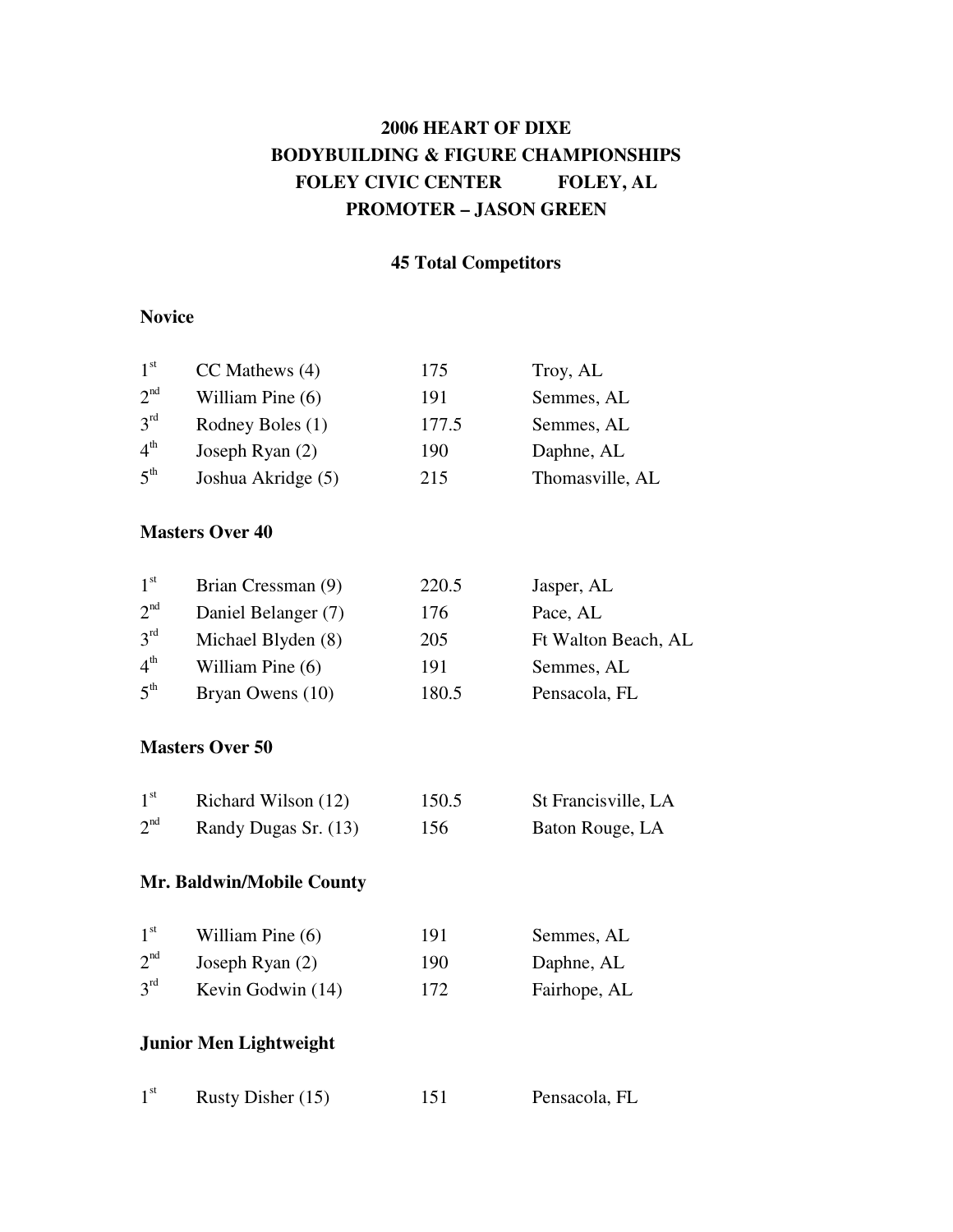### **Junior Men Middleweight**

| 1 <sup>st</sup>                    | $CC$ Mathews $(4)$ | 175   | Troy, AL      |
|------------------------------------|--------------------|-------|---------------|
| 2 <sup>nd</sup>                    | Charles Villa (17) | 168.5 | Chalmatte, LA |
| $2^{\text{rd}}$                    | Joshua Alford (16) | 170   | Quinton, AL   |
| $\boldsymbol{\Lambda}^{\text{th}}$ | Kevin Godwin (14)  | 172   | Fairhope, AL  |
| $5^{\text{th}}$                    | Pat Fuller (11)    | 162   | Zachary, LA   |

4

# **Junior Men Light Heavyweight**

| 1 <sup>st</sup> | Daniel Freeman (18) | 197   | Hattiesburgg, MS |
|-----------------|---------------------|-------|------------------|
| 2 <sup>nd</sup> | Joseph Ryan $(2)$   | 190   | Daphne, AL       |
| $3^{\rm rd}$    | Bryan Owens (10)    | 180.5 | Pensacola, FL    |

## **Junior Men Heavyweight**

| 1 <sup>st</sup> | <b>Brian Cressman (9)</b> | <b>220.5</b> | Jasper, AL      |
|-----------------|---------------------------|--------------|-----------------|
| 2 <sup>nd</sup> | Harlan Porter (19)        | 211          | Pensacola, FL   |
| $3^{rd}$        | Joshua Akridge (5)        | 215          | Thomasville, AL |

## **Open Women Heavyweight**

 $1^{\rm st}$ st *April Wolfe (24)* 148.5 Navarre, FL

### **Figure Short**

| 1 <sup>st</sup> | Donna Barber (27)   | 5'4''  | Lynn Haven, FL |
|-----------------|---------------------|--------|----------------|
| 2 <sup>nd</sup> | Lisa Brown $(26)$   | 5'2''  | Daphne, AL     |
| 3 <sup>rd</sup> | Teresa Baggett (29) | 5'1.5" | Hoover, AL     |
| 4 <sup>th</sup> | Rasolind Vail (28)  | 5'2''  | Pensacola, FL  |
| 5 <sup>th</sup> | Dina Atha (32)      | 5'4"   | Mobile, AL     |

### **Figure Medium**

| $I^{st}$ | <b>Heather Henslee (37)</b> |  |  | 5'5.5'' | Gadsden, AL |
|----------|-----------------------------|--|--|---------|-------------|
|----------|-----------------------------|--|--|---------|-------------|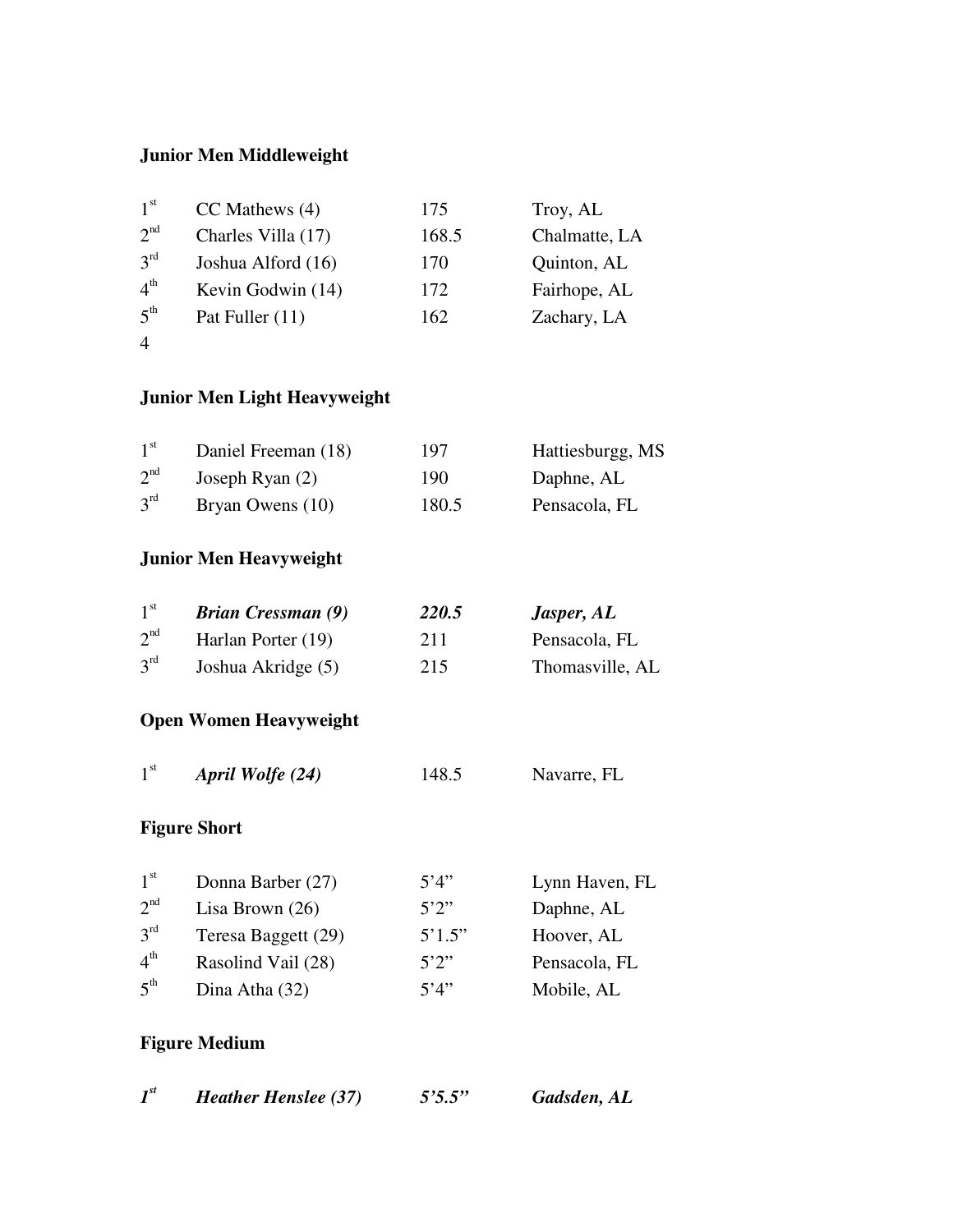| 2 <sup>nd</sup>    | LeighMillican (35)                | 5'5''                | Hoover, AL          |  |
|--------------------|-----------------------------------|----------------------|---------------------|--|
| $3^{rd}$           | Lina Gelumbickarte (40)           | 5'4.25"              | Daphne, AL          |  |
| 4 <sup>th</sup>    | Dawn Wood (38)                    | $5^{\circ}6^{\circ}$ | Mobile, AL          |  |
| $5^{\text{th}}$    | Ashley Teets (34)                 | 5'5.5"               | Ft Walton Beach, FL |  |
| <b>Figure Tall</b> |                                   |                      |                     |  |
| 1 <sup>st</sup>    | Stephanie Larkin (43)             | 5'7.7''              | Navarre, FL         |  |
| $2^{nd}$           | Jennifer Woodruff (42)            | 5'7'                 | Shreveport, LA      |  |
| 3 <sup>rd</sup>    | Anna Beech (43)                   | 5'8''                | Birmingham, AL      |  |
| $4^{\text{th}}$    | Brooke Hembree (44)               | 5'9''                | Oensacola, FL       |  |
| <b>Fitness</b>     |                                   |                      |                     |  |
| 1 <sup>st</sup>    | Cicely Kyle (45)                  | 4"11"                | Pensacola, FL       |  |
| 2 <sup>nd</sup>    | Lisa Brown $(26)$                 | 5'2''                | Daphne, AL          |  |
|                    |                                   |                      |                     |  |
|                    | <b>Open Men Lightweight</b>       |                      |                     |  |
| $1^{\rm st}$       | Tim Holder (12)                   | 153                  | Birmingham, AL      |  |
|                    |                                   | 150.5                | St Francisville, LA |  |
| 2nd                | Richard Wilson (18)               |                      |                     |  |
|                    | <b>Open Men Middleweight</b>      |                      |                     |  |
| $1^{\rm st}$       | Daniel Belanger (7)               | 176                  | Pace, AL            |  |
|                    | <b>Open Men Light Heavyweight</b> |                      |                     |  |
| 1 <sup>st</sup>    | <b>Stephen Henslee (22)</b>       | 193                  | Gadsden, AL         |  |
| $2^{nd}$           | Curt Windham (21)                 | 181                  | Bay Springs, MS     |  |
|                    | <b>Open Men Heavyweight</b>       |                      |                     |  |
| 1 <sup>st</sup>    | Michael Blyden (8)                | 205                  | Ft Walton Beach, AL |  |